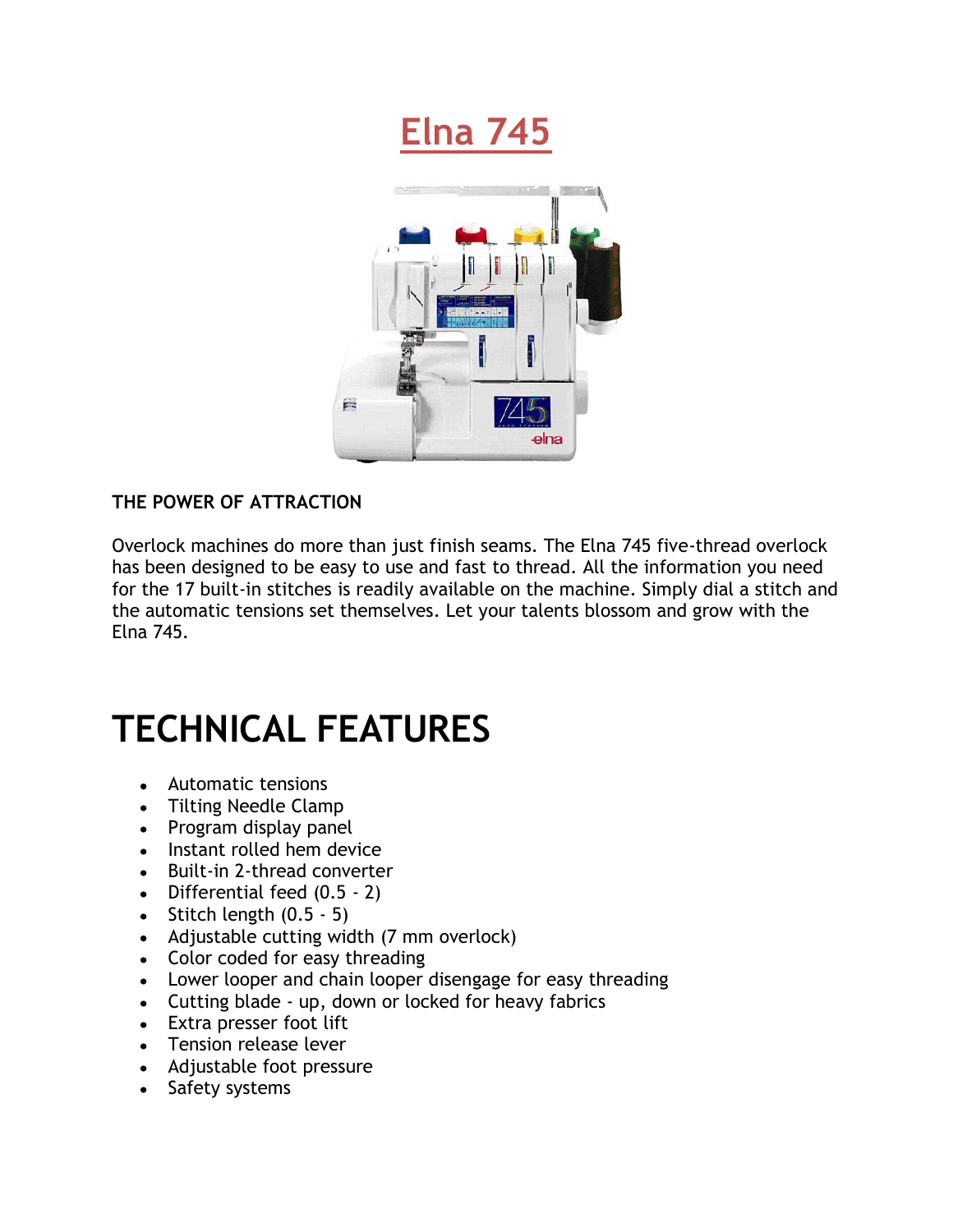- Electronic foot control
- Clear foot F
- Quilting guide
- Waste tray
- Dust cover

## **STITCHES**

- Safety 4 Thread
- Stretch Knit
- 5 Thread
- 3 Thread Wide
- Overlock 3
- Flatlock 3
- Blanket
- Flatlock 2
- Narrow Hem 3
- Rolled Hem 3
- Rolled Hem 2
- Stretch Wrapped
- Triple Cover Hem
- Cover Hem Wide
- Cover Hem Narrow
- Chainstitch
- Overcast 2

## **STORAGE AND ACCESSORIES**

- Storage areas accessory box, front door
- Standard accessories include
	- o Standard presser foot
	- o Chain stitch foot
	- o Standard needle plate
	- o Tension release clips
	- o Quilting guide
	- $\circ$  Auxiliary thread guide
	- o 2-thread converter
	- o Cone holders
	- o Sewing table
	- o Tweezers
	- o Allen screwdriver
	- o Needle threader
	- o Needle set
	- o Cleaning brush